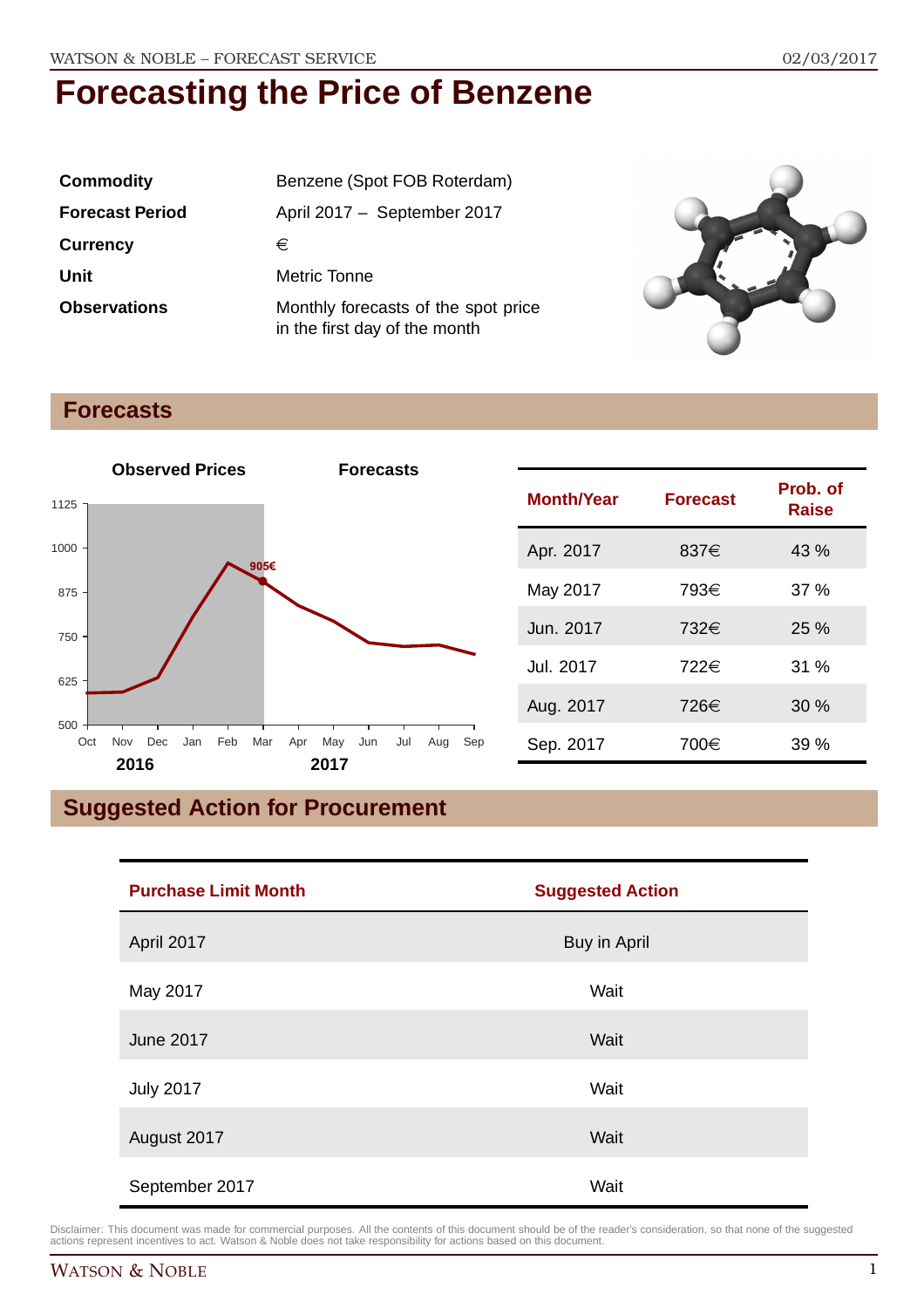### **Impact Analysis: One Month Forecast**



Our algorithm forecasts a lower price of Benzene in one month: it is expectable that the price decreases 7.42% from 905 $\in$  to 837 $\in$ until the beginning of April.

## **Indices of Factors**



#### **Interpretation**

- Slight increase of Supply: Negative pressure of the Supply index
- Slight increase of Demand: Positive pressure of the Demand index
- **Negative pressure of the index of Benzene**
- Negative pressure of the index of variables representing the market upstream
- **Considerably negative pressure of the index of variables representing the market downstream**
- Slightly positive pressure of the financial index
- **Negative pressure of other commodities and other** factors
- Focus on US, Japan, and South Korea

#### **Impact per Country**

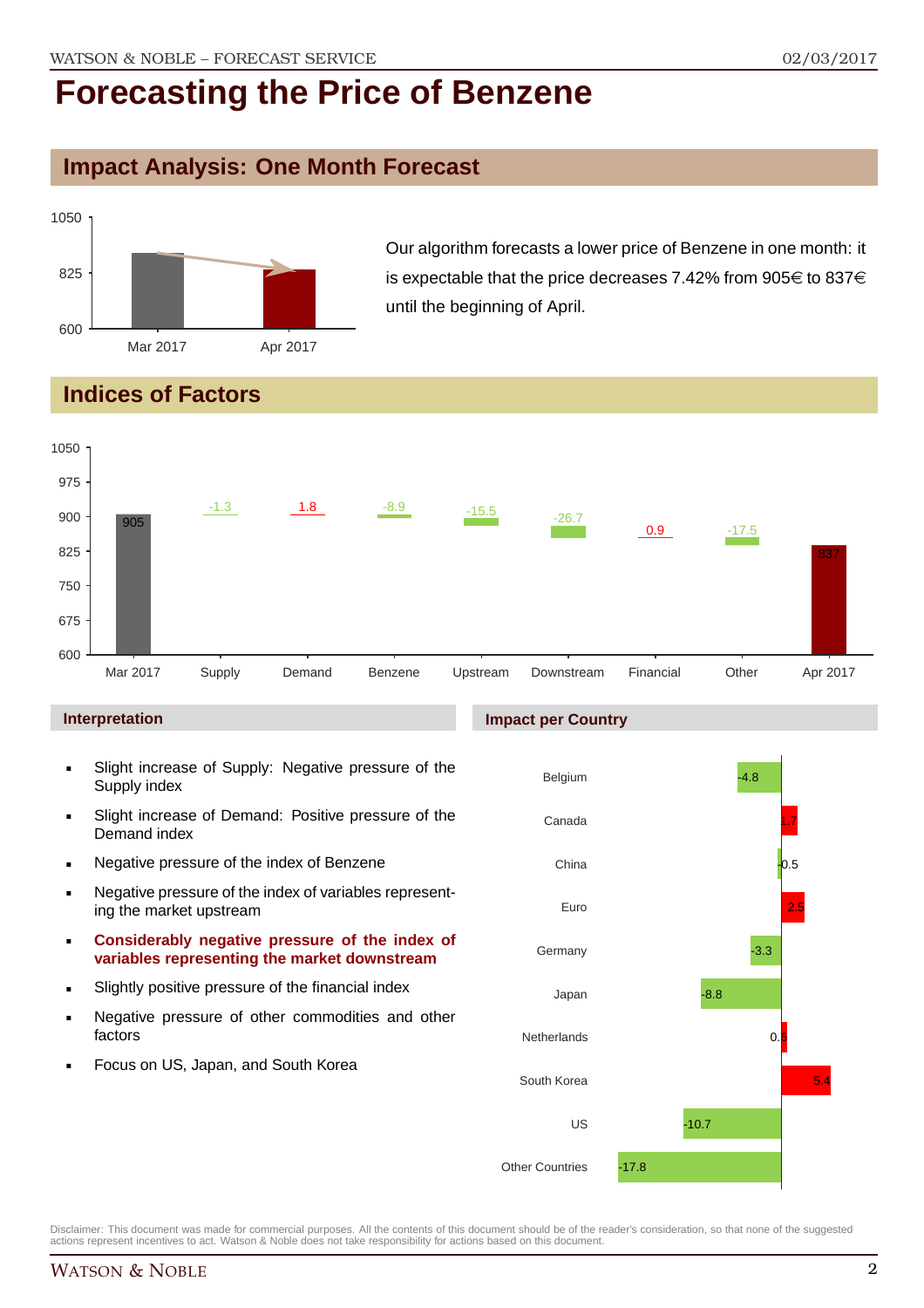## **Impact Analysis: Two Months Forecast**



Our algorithm forecasts a lower price of Benzene in two months: it is expectable that the price decreases 12.29% from 905 $\in$  to 793 $\in$  until the beginning of May.

# **Indices of Factors**



#### **Interpretation**

- Slight increase of Supply: Negative pressure of the Supply index
- **Decrease of Demand**: Negative pressure of the Demand index
- **Negative pressure of the index of Benzene**
- **Considerably negative pressure of the index of variables representing the market upstream**
- Negative pressure of the index of variables representing the market downstream
- Slightly positive pressure of the financial index
- **Negative pressure of other commodities and other** factors
- Focus on Japan, Australia, and US

#### **Impact per Country**

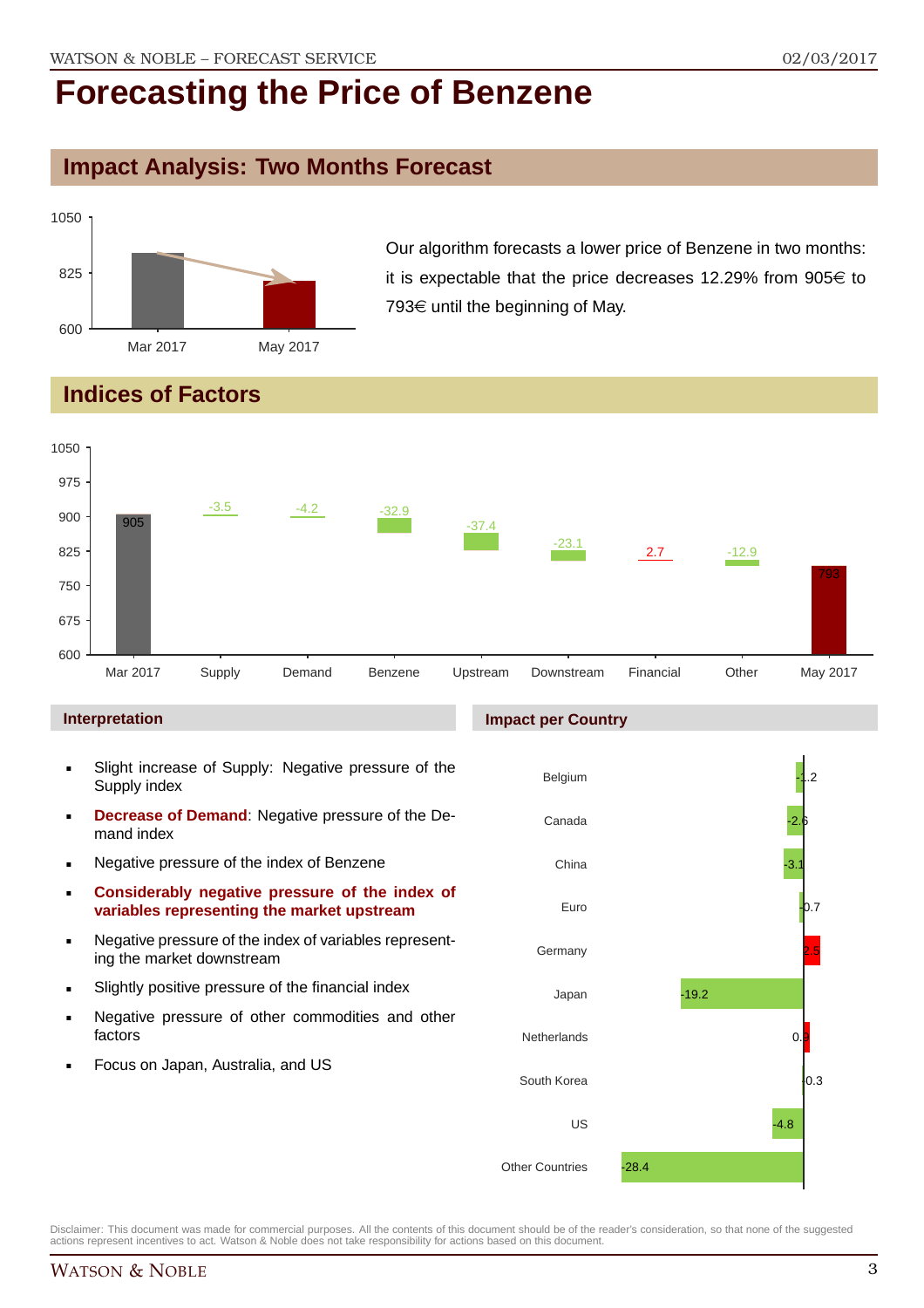## **Impact Analysis: Three Months Forecast**



Our algorithm forecasts a lower price of Benzene in three months: it is expectable that the price decreases 19.03% from 905€ to 732€ until the beginning of June.

# **Indices of Factors**



#### **Interpretation**

- **Increase of Supply**: Negative pressure of the Supply index
- **Decrease of Demand**: Negative pressure of the Demand index
- **Negative pressure of the index of Benzene**
- **Considerably negative pressure of the index of variables representing the market upstream**
- Negative pressure of the index of variables representing the market downstream
- **•** Positive pressure of the financial index
- **Negative pressure of other commodities and other** factors
- Focus on Japan, UK, and Mexico

#### **Impact per Country**

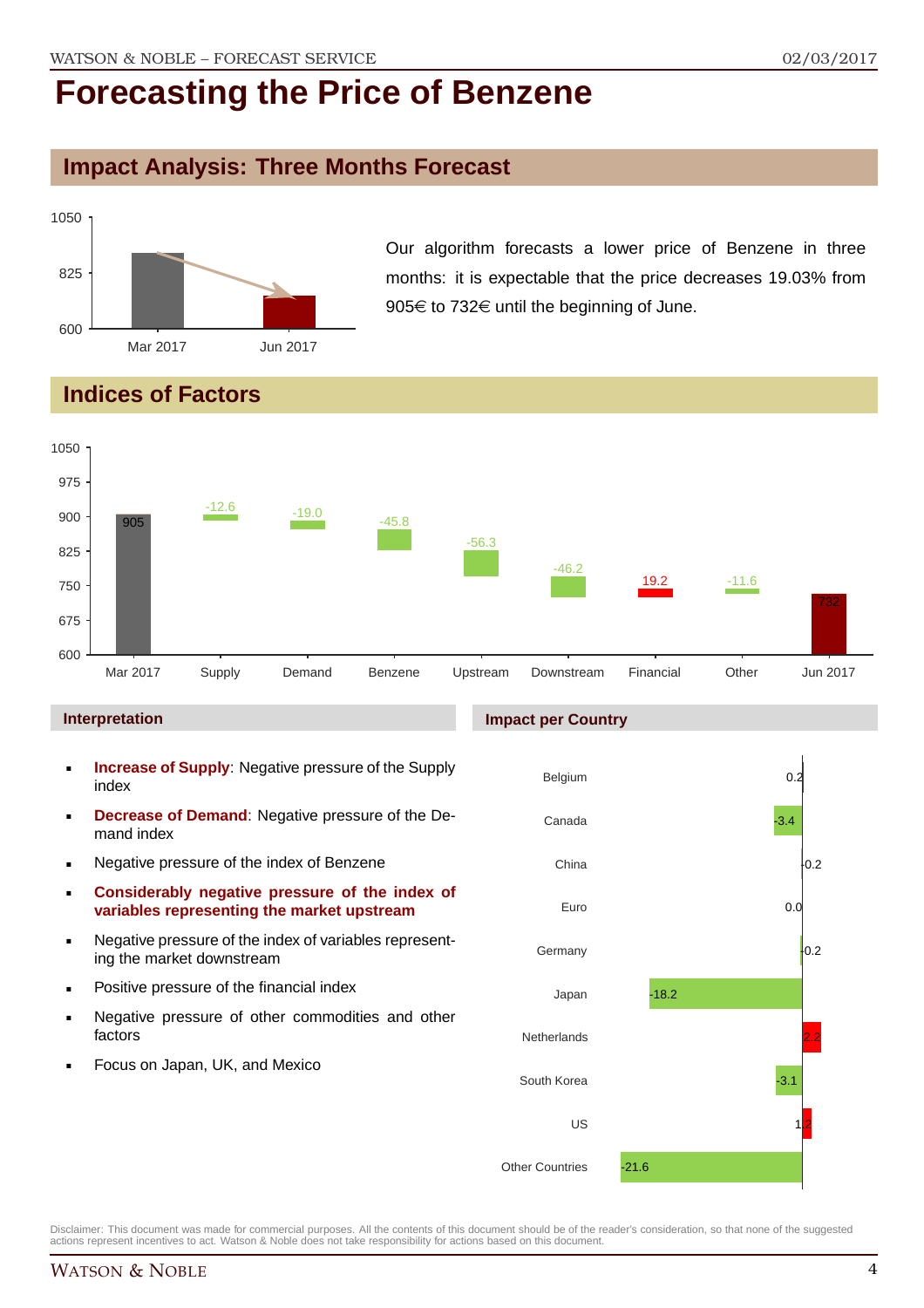## **Impact Analysis: Four Months Forecast**



Our algorithm forecasts a lower price of Benzene in four months: it is expectable that the price decreases 20.19% from 905 $\in$  to  $722 \in$  until the beginning of July.

# **Indices of Factors**



#### **Interpretation**

- **Increase of Supply**: Negative pressure of the Supply index
- Slight decrease of Demand: Negative pressure of the Demand index
- **Negative pressure of the index of Benzene**
- **Considerably negative pressure of the index of variables representing the market upstream**
- Negative pressure of the index of variables representing the market downstream
- **•** Positive pressure of the financial index
- **Negative pressure of other commodities and other** factors
- Focus on Euro, Taiwan, and UK

#### **Impact per Country**

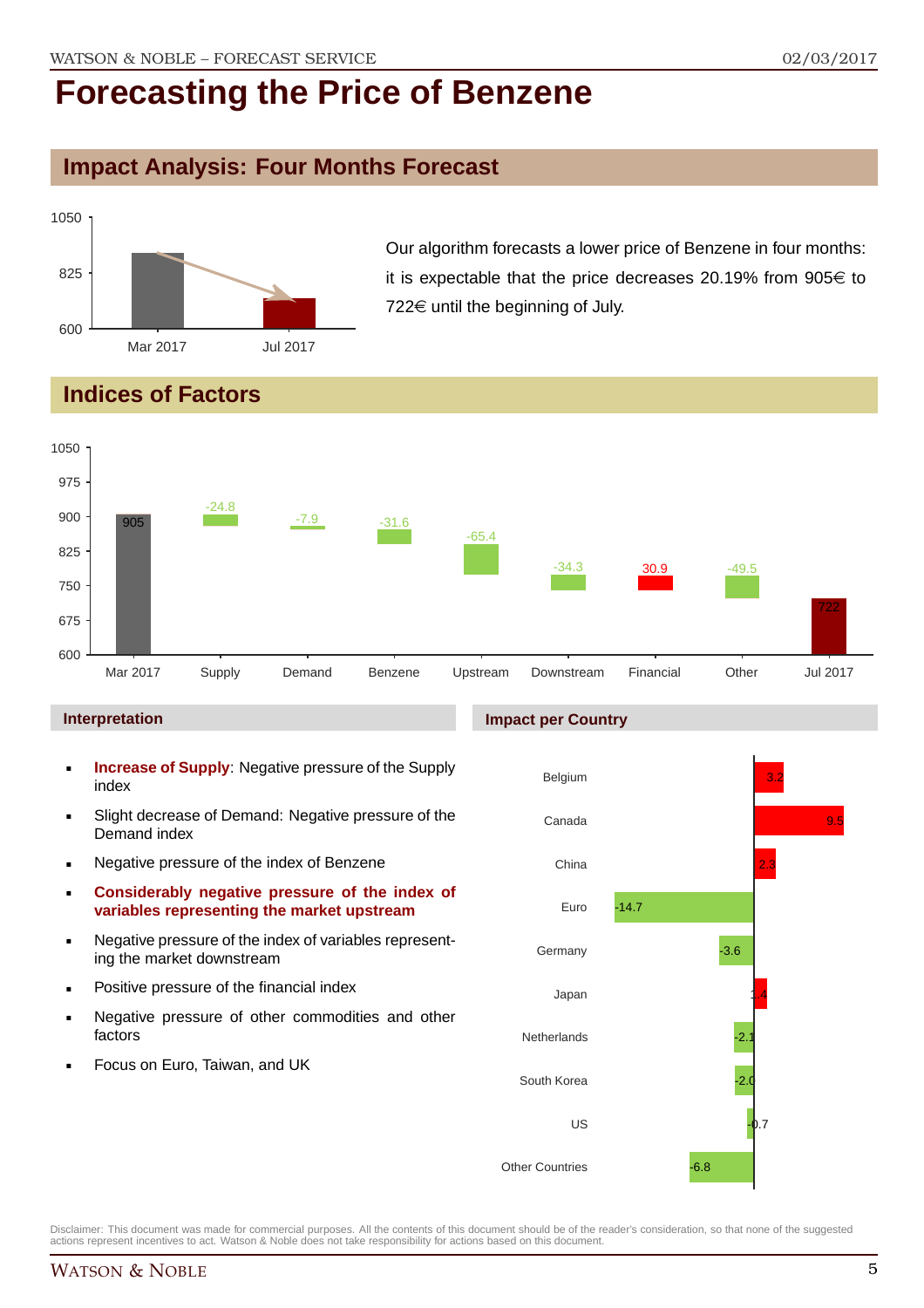## **Impact Analysis: Five Months Forecast**



Our algorithm forecasts a lower price of Benzene in five months: it is expectable that the price decreases 19.73% from 905 $\in$  to  $726 \in \mathbb{C}$  until the beginning of August.

# **Indices of Factors**



#### **Interpretation**

- Slight increase of Supply: Negative pressure of the Supply index
- **Decrease of Demand**: Negative pressure of the Demand index
- **Negative pressure of the index of Benzene**
- Negative pressure of the index of variables representing the market upstream
- Negative pressure of the index of variables representing the market downstream
- **•** Positive pressure of the financial index
- **Negative pressure of other commodities and other** factors
- Focus on Italy, Taiwan, and UK

#### **Impact per Country**

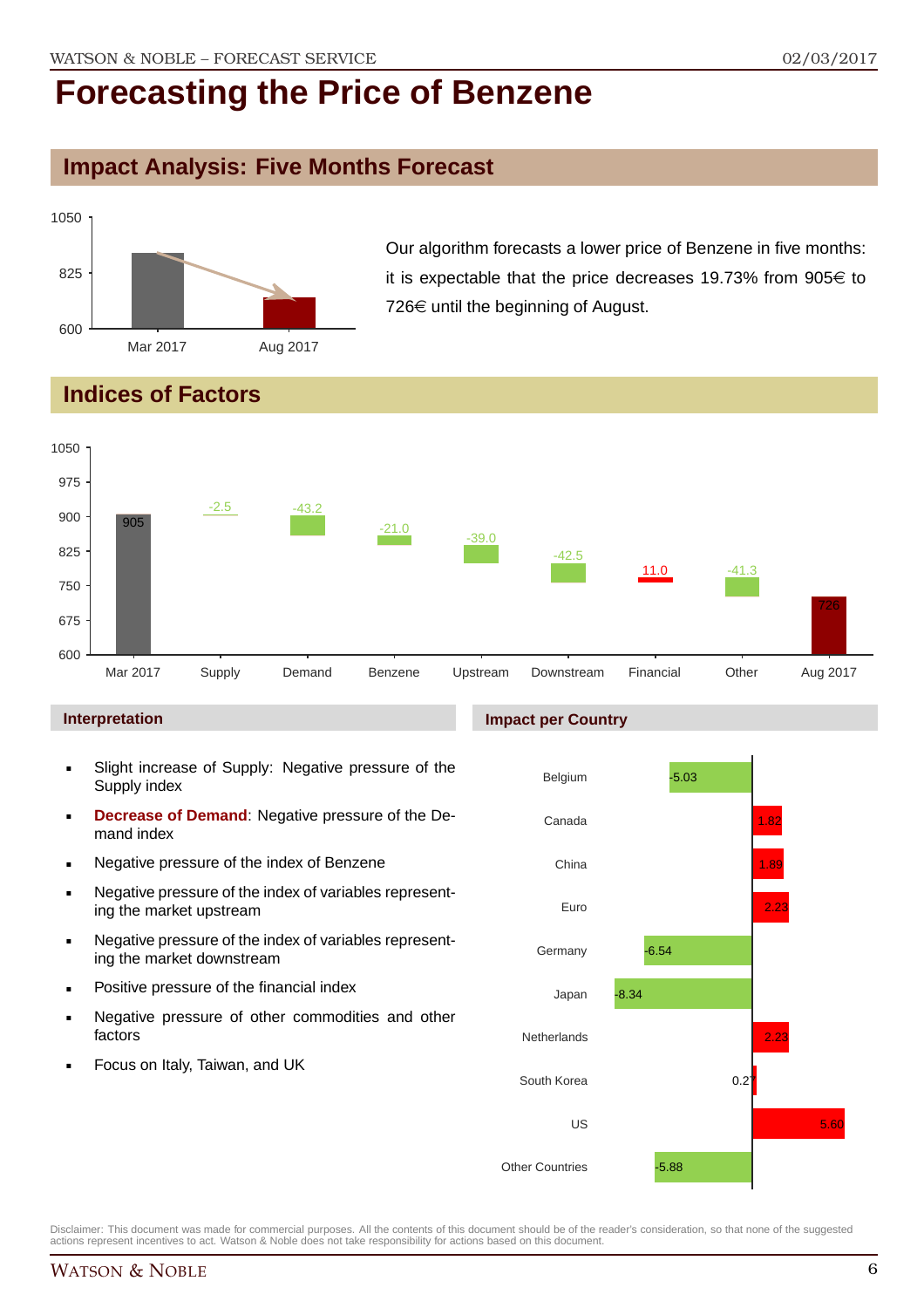## **Impact Analysis: Six Months Forecast**



Our algorithm forecasts a lower price of Benzene in six months: it is expectable that the price decreases 22.60% from 905 $\in$  to  $700 \in$  until the beginning of September.

## **Indices of Factors**



#### **Interpretation**

- Slight increase of Supply: Negative pressure of the Supply index
- Slight decrease of Demand: Negative pressure of the Demand index
- **Negative pressure of the index of Benzene**
- Negative pressure of the index of variables representing the market upstream
- **Considerably negative pressure of the index of variables representing the market downstream**
- **•** Positive pressure of the financial index
- **Considerably negative pressure of other commodities and other factors**
- Focus on Taiwan, Mexico, and Japan

#### **Impact per Country**

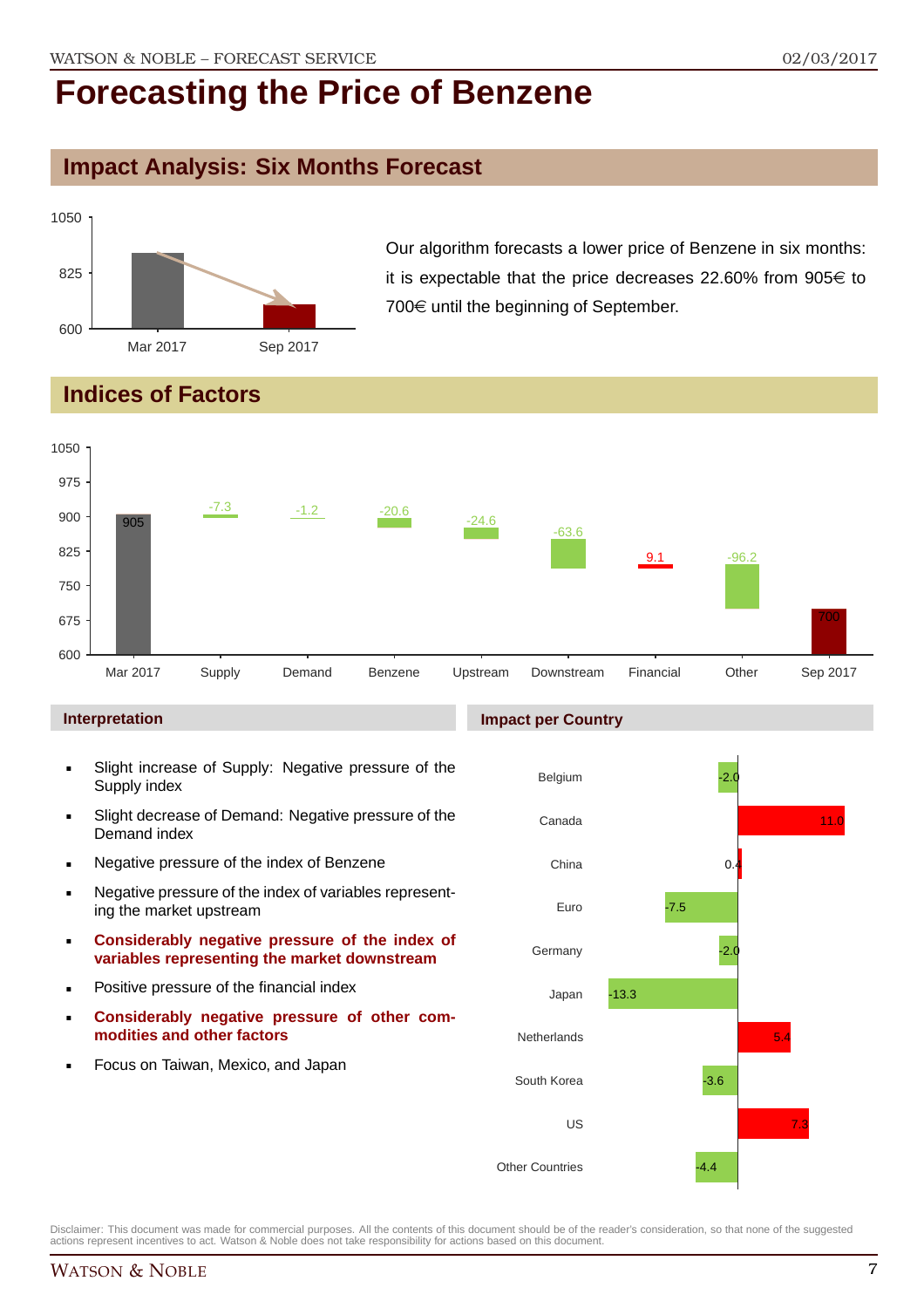# **APPENDIX – Technical Explanation of the Impact Analysis**

In this appendix, we explain the impact analysis of the factors that most contribute for our forecasts.

This Impact Analysis is conducted individually for **each time horizon**, allowing for a distinction between the indices of variables that contribute for our forecasts at short and medium run.

For each time horizon, our analysis has **two components**: first, we present the impact of variables grouped by **indices of factors**; second we present the impact of variables grouped by **indices of countries**.

### **Indices of Factors**

**Indices of factors** are indices of the weighted contributions of the variables grouped in those factors.

**Supply Index**: composed of macroeconomic variables of the producing and exporting countries. It includes variables such as production, exchange rates, inflation, monetary policy, and wages. For example, an increase in wages implies higher production costs which should (in linear, general, and ceteris paribus terms) generate an incentive to increase prices;

**Demand index**: composed of macroeconomic variables of the consuming and importing countries. It includes variables such as production, exchange rates, inflation, monetary policy, and wages. For example, a decrease in a consumer confidence index should (in linear, general, and ceteris paribus terms) increase savings and decrease demand, leading to lower prices;

**Benzene Index**: composed of variables related to Benzene. It includes variables such as the price of Benzene in different regions of the world and exports, imports, and producer prices of Benzene in some countries. For example, an increase in the price of Benzene in other region may imply an increase in the price of Benzene in Europe due to arbitrage movements;

**Upstream index**: composed of variables related to Oil and Natural Gas. It includes variables such as the price and exports, imports, and producer prices of the inputs in some countries. For example, an increase in the price of Oil should (in linear, general, and ceteris paribus terms) generate an increase in the price of Benzene;